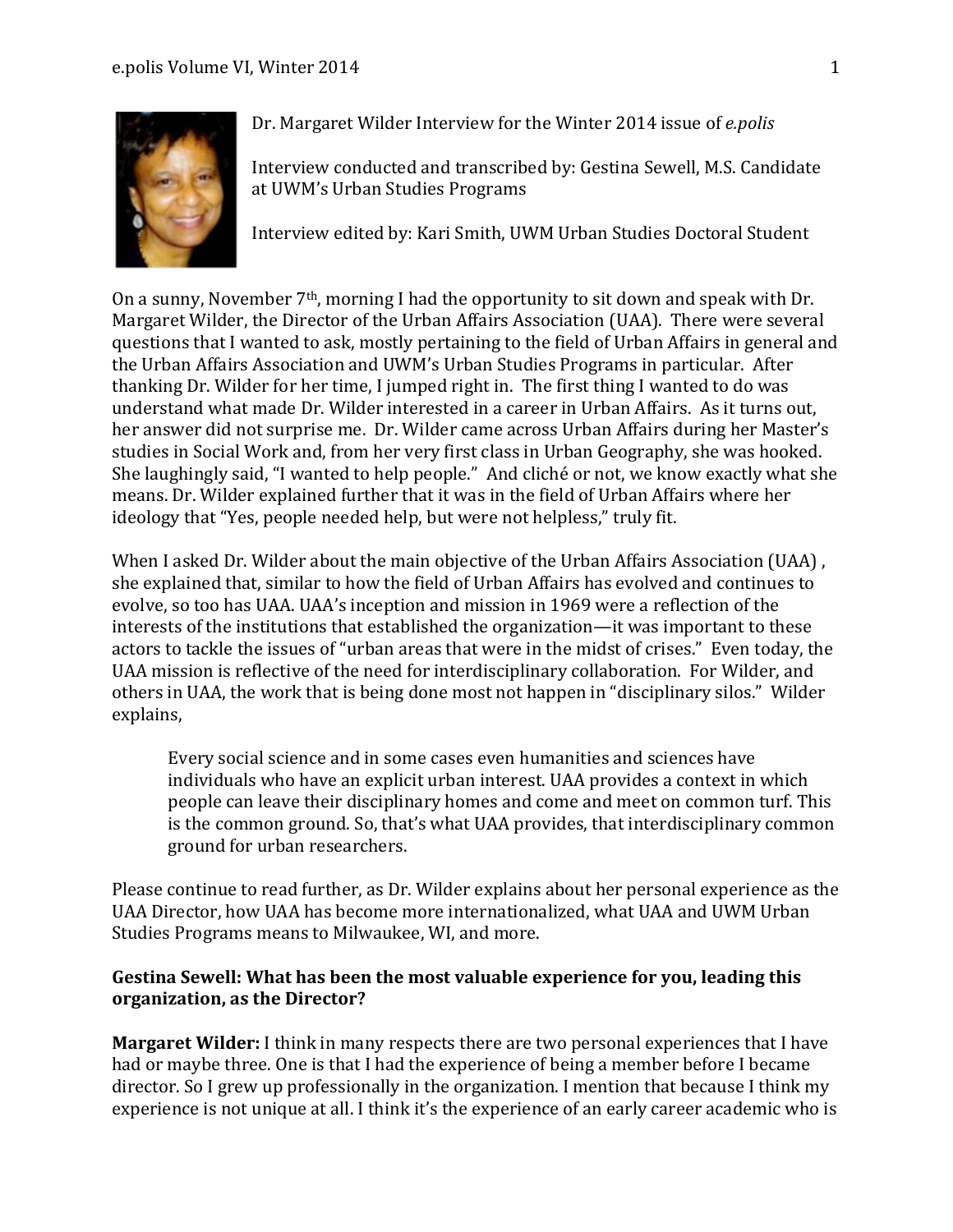interested in urban research and doesn't feel that my primary discipline is looking at those issues in the way that I want to. So, when I discovered UAA, It was like HOME! My people! I have found the place I was meant to be and so I found the research, and the conversations, and the interests, and the enthusiasm just welcoming. And the organization, and I'll say this because other people say it too, is that because of the size of the organization it was welcoming in that respect too. It wasn't so large and overwhelming. When you're early on in your career it's easy to be intimidated. So that was important to me. So personally, finding an organization that I could relate to and that was open and welcoming, very important to my professional development and to growth as a person.

The second significant experience I've had was when I first became Executive Director, the organization was actually going through a crisis moment and I learned a lot about the resilience of the organization and the loyalty of its members. Because, it's in the bad times that you learn what people really value and what they're willing to step up to the plate for. And so I learned a lot and I was impressed by the commitment of the board, by the willingness of the members to stick with the organization. I thought, okay, this is an organization that is worth every bit of my energy to put behind it because other people believe in it to; and I won't be doing this alone. There will be other people pulling it up, as well. So, that was a very important personal experience and it was a very positive one.

The third experience is what I'm having now, which is, that when you're the leader of any kind of organization, sometimes you get involved in plans and strategic planning for example, and goal setting, where you don't necessarily get to see those goals realized during your tenure. I'm getting to see some of those goals realized. And that's a really neat experience. One of the questions in your list here asks about the number of international scholars that were at the San Francisco conference, that change, that increase in the number of international scholars is the result of a strategic objective being set, and sought, and is now being realized. And to see that happen in real time is just fantastic. That I think is the third personal experience that I'm really jazzed by is that we set objective through strategic planning that is actually coming to fruition. So, to open the organization and encourage more international and global perspectives was a clear objective.

We also wanted to grow the organization a little bit more. But grow it through diversifying the organization. And when we talk about diversity we really mean it in the broadest sense, in the most inclusive sense. There are lots of debates about the meaning of the word, and I always feel you can't go wrong with an inclusive and broad umbrella. So, I rather include someone than exclude anybody. That's how I look at it. So, that is happening along with the internationalization. I see more persons of color, I see more, different, perspectives, whether it's perspectives that have to do with sexual orientation, there is more diversity in terms of methodological strategies. And I think that is a sign of a healthy field, that we can incorporate and embrace that, and allow it to make it richer rather than it being problematized. That one group's fighting with another group over something. One of the things that I think is a part of the UAA conference culture is that we're pretty respectful of each other. Even when we disagree we don't feel the need to alienate each other. It's a pretty supportive and respective group.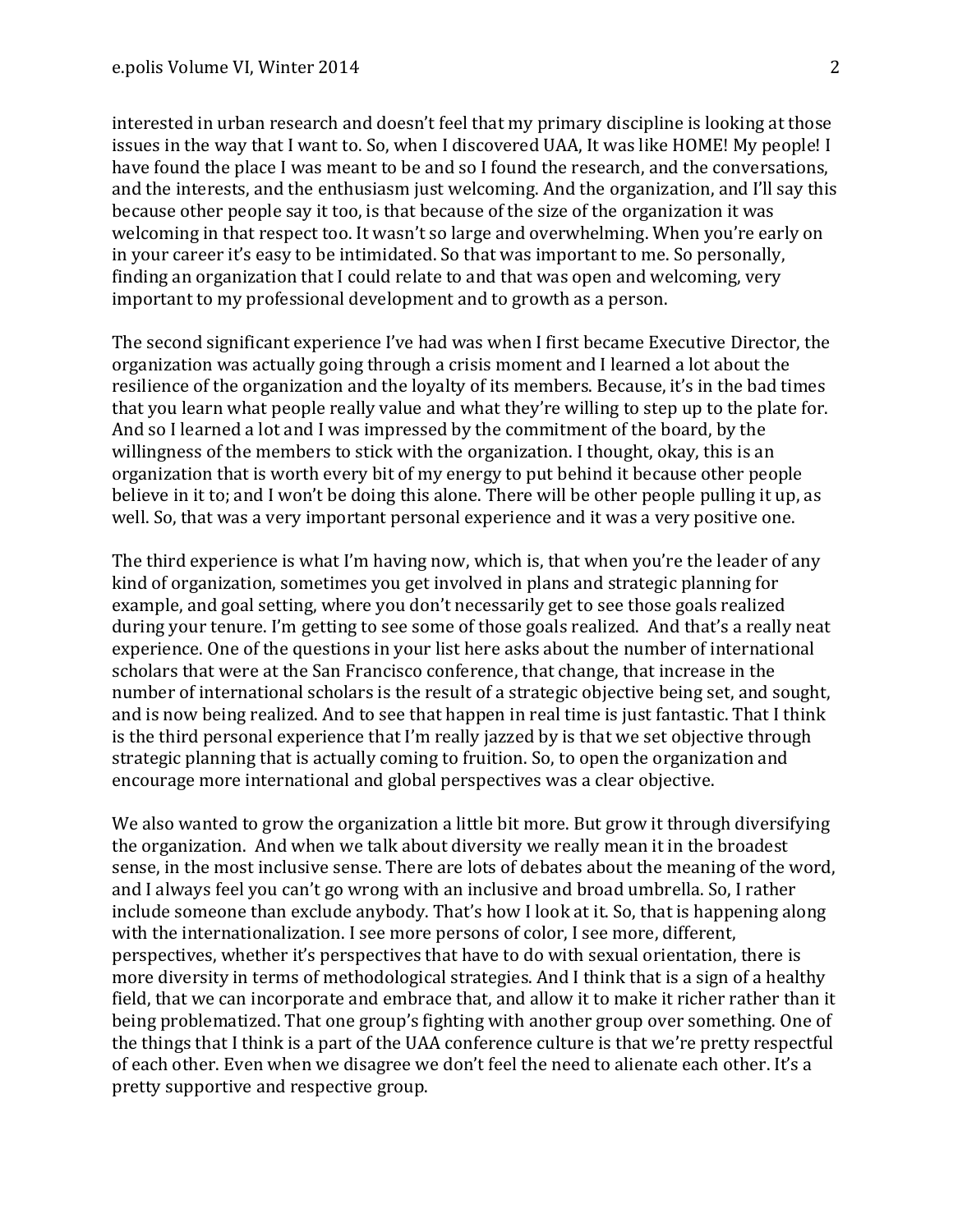# **GS: Well, you kind of dipped into the next question a little bit about the international urban scholars who came in. You were saying how that was a strategic example of some of the goals that you've had. Just to finish up on that question, is this part of a global perspective of the UAA urban research, where individuals are coming in from different countries and speaking specifically about what is going on in their countries?**

**MW:** And that's what we need. I think that within the field there has been a bit of compartmentalizing of international perspectives, in the same way that we have disciplinary silos, we also have global silos. Where often researchers within a particular region of the world are mainly talking to one another. Often this has to do with language barriers and the way in which conversations go on because discourse in most fields occurs either through printed or online content in journals or it occurs in a slightly less formal way within conferences. So, the more that we open up conferences and that we open up journals to perspectives across the globe the better. So we developed the way in which we implemented our strategic objective of internationalizing UAA was to begin to sponsor special tracks at the conference and that makes it easier for someone who may have never come to a UAA conference to say, "Hey, someone is opening a door and welcoming me in. I've never gone but it's clear that they're interested in what I do, so why not go and see what these people are all about."

And I couldn't be happier to see that that opening that occurred in San Francisco has had an impact. When I look at the paper submissions for this year's San Antonio conference I see some of the carry over and ripple effect from San Francisco. So it wasn't just a one shot experience, we're very pleased to see people came, they saw that there was something of value, and they're coming back. And this year we're using the same strategy having a special track on south and Central America and the Caribbean. So we will continue to think about ways to enhance and promote this particular objective. And at the same time it's not the only objective we have. We want to certainly encourage interdisciplinary study and reach out to other disciplines for example. One of the things that is really promising, it's just an example of how other disciplines are being invited in, is in the area of urban communications. About four years ago, at the New Orleans Conference, we had sponsorship from Gene Burd and the Urban Communication Foundation because there are people in journalism, communication, and media studies that are very interested in what is going on and they research and write about urban issues all the time. So this has become another way in which we have invited in scholars from another field that has not been well represented before. We're doing a similar thing this year with urban education. We know there are a number of scholars and practitioners who have this interest who may not know about UAA as a context in which to come to talk about their work. We're in the planning stages of a number of initiatives that will be increasing our welcoming of urban ed. topics. So those are kind of the new initiatives and things that we're trying and it's all with that mission of being interdisciplinary, being as global and international as we can be, and yet keeping the scale of the organization welcoming and manageable for people.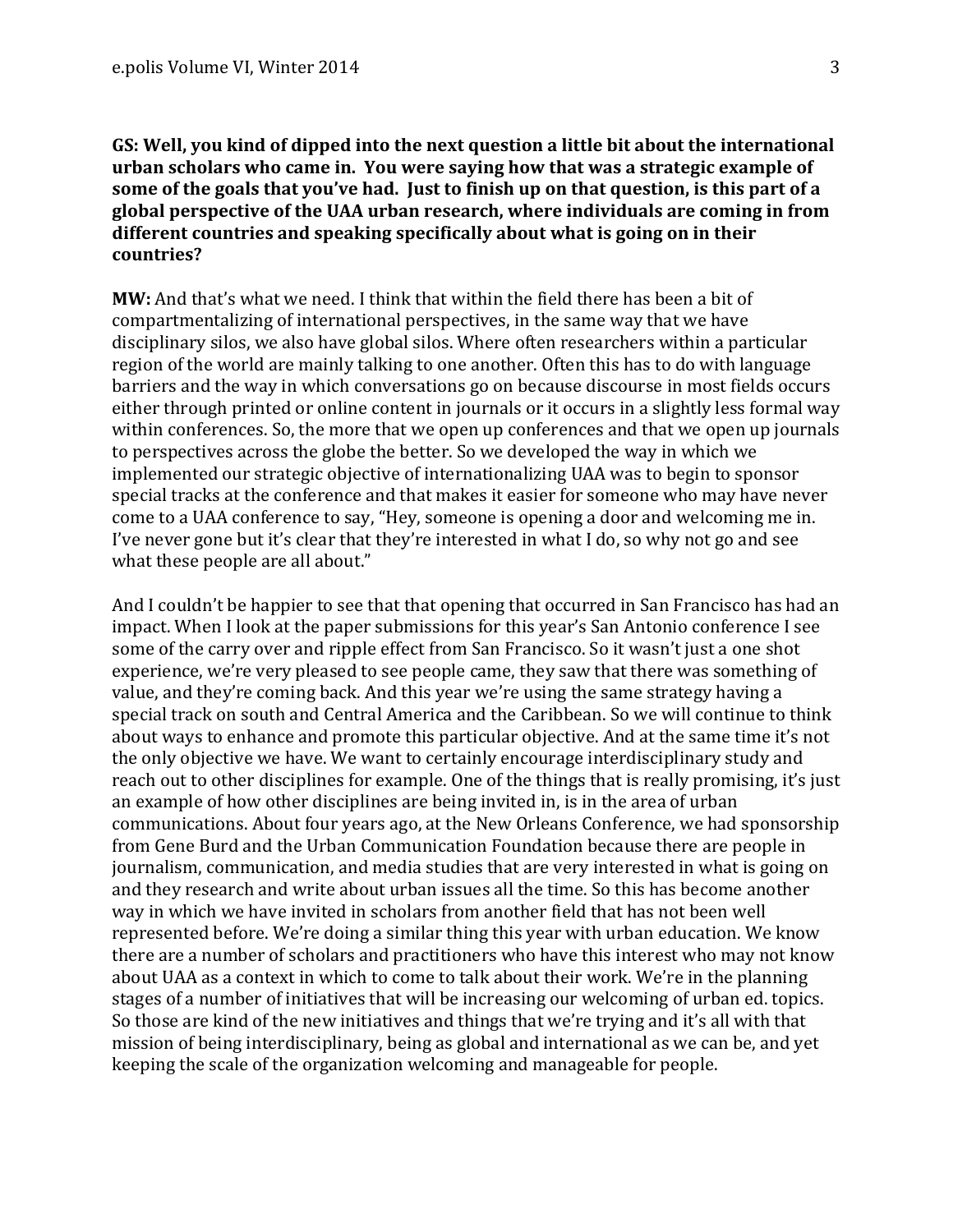### **GS: Speaking of urban research, and I know this is one of those questions that are hard to answer, but I was wondering what do you think has been some of the significant contributions to the field of Urban Affairs?**

**MW:** That's a hard question to answer not simply because it's a big question but because no matter what you respond you're going to leave out some important things. What I will say is that, and I'm not suggesting that these are the most important but I think they are among a group of really important conceptual developments that have occurred that have really pushed the field of Urban Affairs forward. There's a retrospective session being done this spring that is going to look at Urban Regime Theory. I think that's one of those examples, it's a good example, of how a discipline of political science really embraced this whole notion of how the urban context matters. That there is something unique going on and important, that is unique to urban areas that needs to be examined. And so the theorists who have worked around and the subsequent people who have applied that theory and done excellent case studies across the U.S. have really built up a body of knowledge that helps our understanding of urban power relationships and how elections and political organizations and institutions and communities all interact to yield certain outcomes. I think that's a very power conceptual model and it does what I think substantial models should do, it not only helps our understanding but it challenges theorists to enter into a thoughtful debate so that the folks who feel that there are severe shortcomings with that theory are going to be motivated to work that much harder to come up with alternatives to this. And so, I think that is a good example of how Urban Affairs discourse can be promoted through one set of ideas.

I do think there are some other concepts like urban social capital, the whole social capital discussion has waxed and waned now. But I think it has made a valuable contribution as well. Other things—there's so much work that has been done around urban poverty and welfare and the interactions of opportunity structures, whether or not public policies in the areas of housing and welfare-to-work has made an impact. That body of research has kept important issues on the table, even when researchers may have been frustrated by the ideological shifts in policy making; I think the work continues to be important.

### **GS: It is my understanding that your own research is based on neighborhood redevelopments, specifically in low-income urban areas. How has being in Milwaukee, Wisconsin impacted you and your research?**

**MW:** Well, not in the way you might think because, in effect, I'm no longer a researcher. I'm a full time Executive Director. So I have to respond to that question differently. One of the things I was always struck by when I used to do field interviews in cities like Los Angeles, Atlanta, Chicago, San Francisco and New York, I was always struck by the difference in the perception of urban problems between the researchers and the people who live there. So when you talk to the people who live there, they have a different perspective. It's different in terms of understanding the dynamics in terms of impacts on people's lives. A researcher can spend a hundred years studying it and never understand impact the way the residents do. So that's always striking to me. So I've learned a lot about humility as a researcher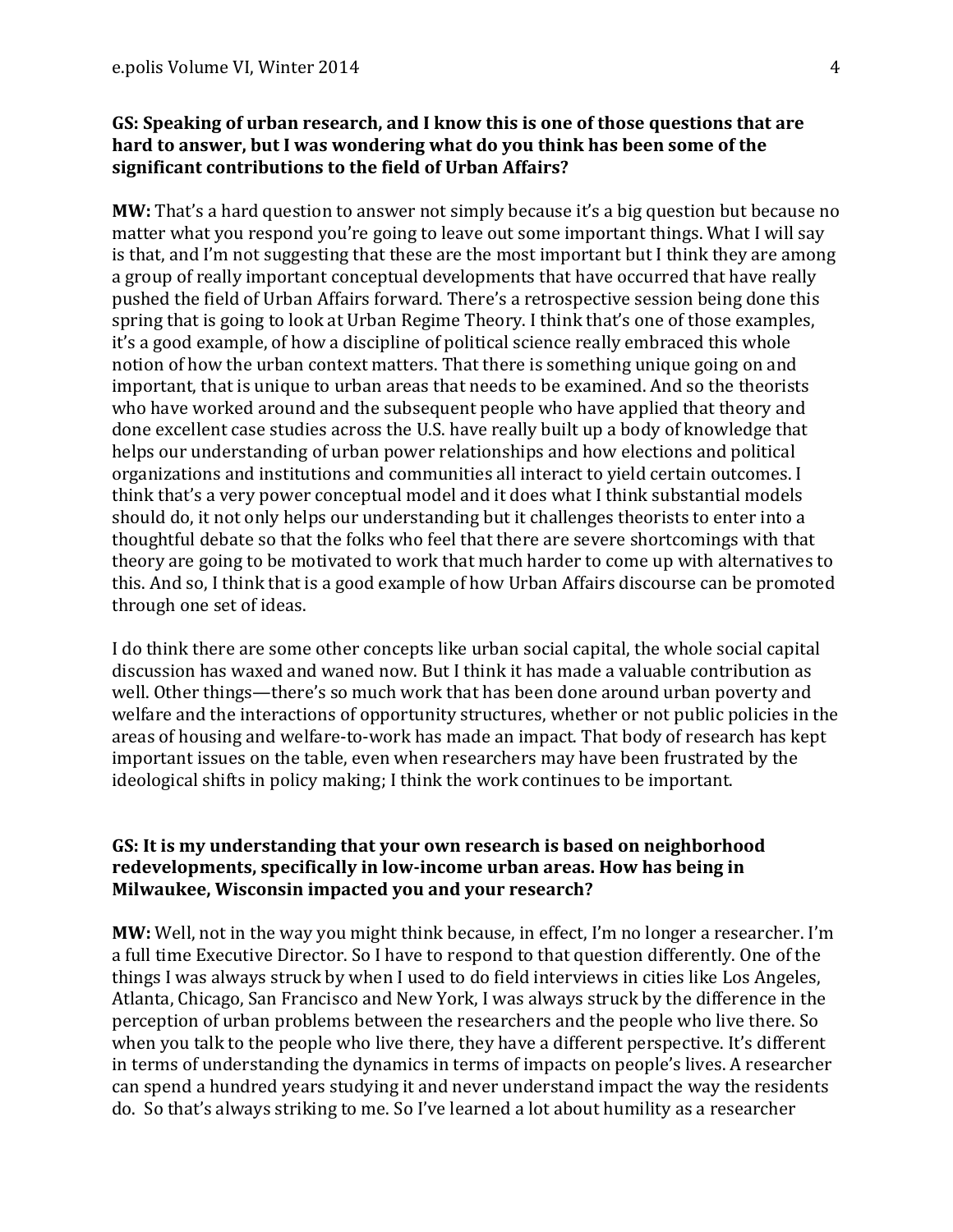about doing field interviews. I know in effect that I'm speaking not only to people affected by issues in communities but I'm also speaking to people who have a tremendous amount of knowledge and wisdom and expertise, and some cases energy and commitment toward addressing problems. So the perspective that I've learned from my own research is that the way in which we capture our research problem and answers, the way in which we do it, is severely limited by the fact that we don't live those problems. That's just a basic limitation of all research and it should be something that all researchers internalize, to stay humble, and to stay respectful. And to not be blind to the knowledge that is embedded in the communities that they're studying.

### **GS: Speaking of Milwaukee, Wisconsin, how do you think the UWM Urban Studies Programs has impacted the community by being here?**

**MW:** To be honest, I'm not sure I'm in a position to judge. I certainly see the faculty and the students being a very engaged group of individuals, and that there is a real history to that community engagement. Individuals from UWM Urban Studies, there was an earlier name that had to do with social institutions, there have been faculty from these programs that have been in engaged in community action since before universities started using the term engagement. They were out there already. And it wasn't necessary a university-wide agenda, it was a commitment on the part of those individual students and faculty to be engaged. To me, UWM, and particularly the Urban Studies Programs, they carry on a long rich tradition of community engagement. That was part of the reason why UAA was interested in partnering and coming here. We wanted to be hosted by an institution that basically walks the walk. Because there is a long list of universities that are doing community engagement and I think it's a matter of the degree to the commitment. I don't want to belittle other universities efforts, but your commitment to community engagement really is reflective by how central are your actual mission and resources—to what degree is your central mission and resources being allocated to support community engagement or is it just kind of a small one off thing. It makes a huge difference.

#### **G.S: Well, you kind of went right into the next question about the connection between UAA and Urban Studies. Is there an influence between the two, bilaterally?**

**MW:** I think so, particularly at the nexus of the graduate students' interaction with UAA. I see more UWM grad students being involved in our conference. They are presenting papers; they are getting the UAA experience and enhancing their own career development. And at the same time it's helping to build a bridge between the organization and the university so that we can learn more about each other. I think there is tremendous opportunity and still more potential for the partnership between UAA and UWM to develop more so. I have had some very promising conversations with the Director, Jasmine Alinder, about the ways in which we may partner in the future. She will be at our 2014 conference in San Antonio. And we're hoping through the Director to begin to reignite a conversation, a national and eventually international conversation, about urban studies programs as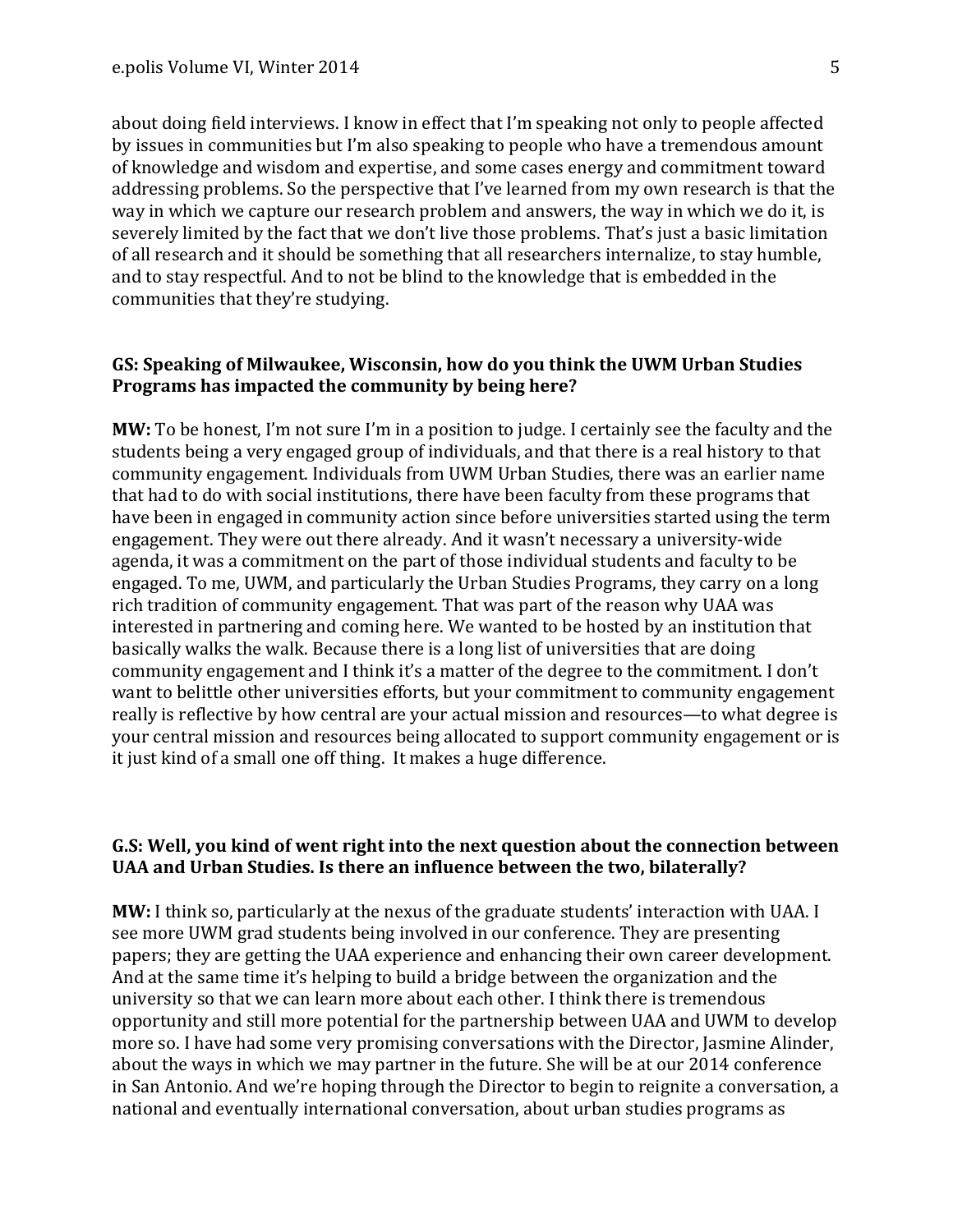academic fields, as the focus of research centers, to think about ways to promote and enhance those on-going initiatives.

### **GS: What do you think have been some issues that Milwaukee—and maybe even other cities—faces that the Urban Studies Programs has been active in engaging the community?**

**MW:** I think there are some initiatives here that could be particularly replicated in other cities. And that's one of the ways in which UAA could help because I think the ability of other communities and other researchers to learn about Milwaukee-specific initiatives, UAA can provide another conduit for getting that Milwaukee experience out to a larger audience. And that's one way to do it. So, I don't want to spot one or two initiatives per se, but I think the larger question is that there is room for elevating Milwaukee's experiences. There is one that comes to mind, and that's the Growing Power Initiative. That has already gained some national attention.

I think one of the things that the city of Milwaukee can do would be to kind of—it's always politically sensitive to kind of identify some key initiatives because you by definition leave some out—but I think that the advantage is that if you identify a short list of things that are representative of the innovative thinking and the can-do attitude and the abilities of people to address current challenges in urban communities, that's an important message to get out, that here are initiatives, and programs, and efforts that have worked, are working and can work in other places. So, researchers at UWM can help to get that word out and they are. But I think the city of Milwaukee can play a role as well. And I have no doubt that when the mayor goes to the annual mayors' gathering that he's talking about the things that they're doing. There's also a role—I've seen this work very effectively in other cities there's a role for the philanthropic community to play. They can often help support this kind of awareness and raising the profile of the city's initiatives just by providing the resources that allow a greater dissemination of the projects and outcomes to be had. I notice in my own work, even if you look at large urban areas, I would sometimes find myself interviewing someone in one part of San Francisco or L.A. or Chicago and they are talking about an initiative that they have going that is working really well in the neighborhood and I'm saying "you know so-and-so across town in such-in-such neighborhood really might benefit from knowing about." "Oh, really, I didn't know about that other organization." I think cities often suffer the same thing, that there may be a number of things going on cities where there really is a need for disseminating out not just problems and problem definitions and analyses, we get a lot of that, but disseminating ideas that are actually working on the ground

# **GS: Are there any issues that you see that have not been engaged with communities that you would like to see more of?**

**MW:** I think this is going to be personally relevant real quick. I don't think that cities, and I travel abroad quite a bit, I don't think cities globally for the most part have come to terms